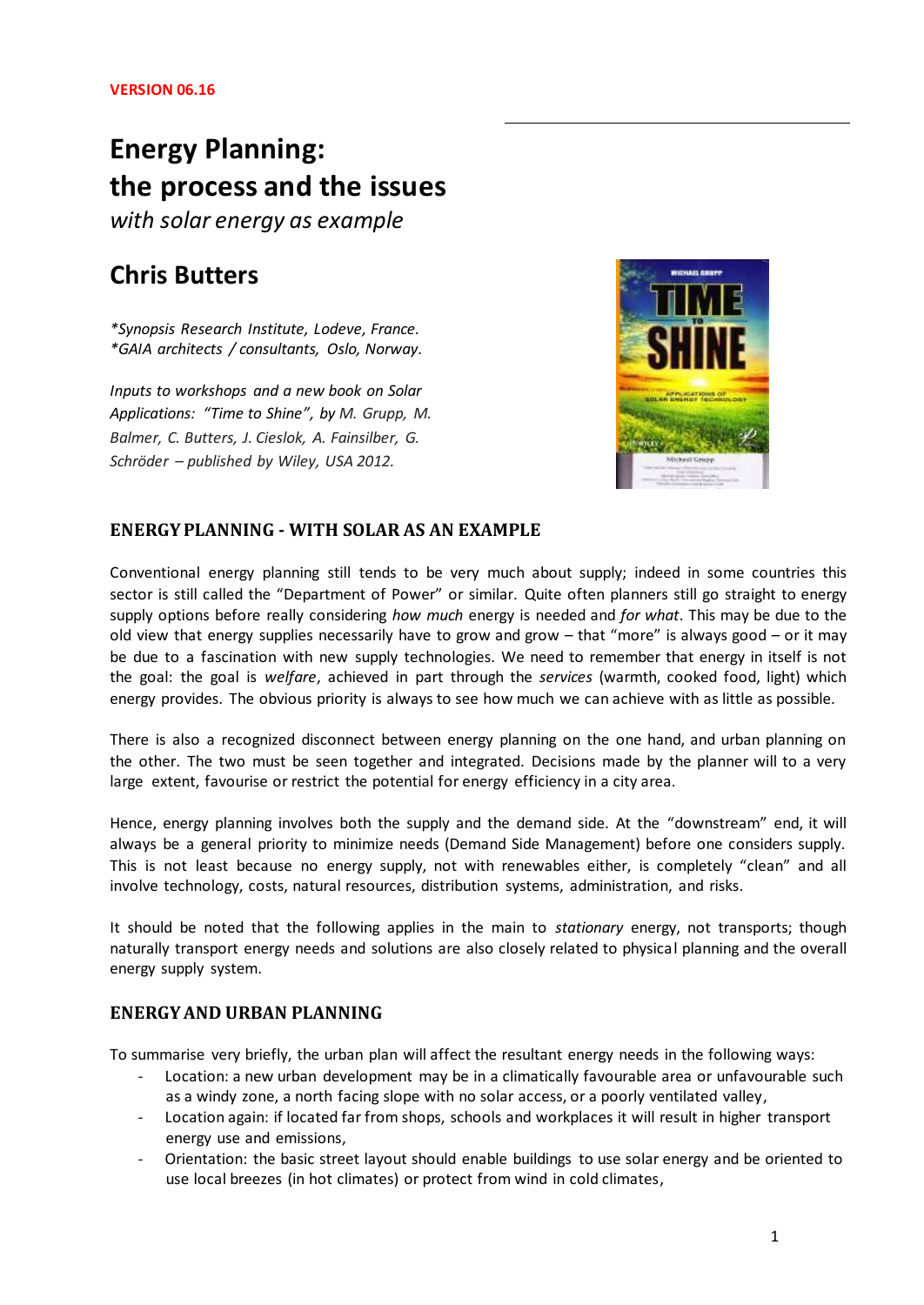- Overall urban structure and layout can be shaped so that building district scale energy systems will be economical,
- Typology: type and height of buildings will provide various densities, more or less favourable for energy efficiency,
- Detail: whilst the above only ensure a potential for energy efficiency, they only provide the framework; they must be followed up in the detailed design; this is where building regulations, energy efficiency standards, and good design, will play their part.

The urban plan should also consider available local sources of energy, including for example, the potential for using waste heat from nearby industries. Further, there should be guidelines and standards to ensure low carbon designs, including selection of low embodied carbon materials, requirements for renewable energy and heat recovery, etc.

# **SELECTING THE CONTEXT**

Although it is largely valid to say that "the best kind of energy is the energy we don't need", there will always be advantages in having plentiful supplies of clean energy. And whilst energy efficiency and reduced consumption should be top priorities, our future energy supplies, hopefully reduced in quantity, must be renewable. The perceived weaknesses of renewables, including solar energy  $-$  its intermittent nature and low energy density – are not a problem provided that one selects the most appropriate and economical applications. There is also the key issue of considering one's energy supply system as a whole.

Some applications make most sense on a large and fairly centralized scale; others make equally good sense applied on a local, even individual basis. Wind power is a typical case where there are huge economies of scale due to "the physics". With thermal solar panels and photovoltaics, there is less apparent difference between a small or a large array. In cities, district energy supplies rather than individual systems can provide very large economies of scale and far superior technical efficiency. Energy choices also include many non-technical parameters – such as logistics, aesthetic impacts and cultural appropriateness – this is where the purely engineering view has to be balanced with the larger picture.

What energy sources are best for an energy supply system seen as a whole? System considerations include to what extent the available flows of renewable energy at a given locality match the end use demand, and the load profile of the overall network. An energy system must provide for a fairly constant base load as well as providing for "spikes" or times of peak demand, such as especially cold days, or the TV intermission during the evening news. when everyone turns on their coffee machines. For example, wind power in northern Europe (as well as wave power) usually offers a fairly good match to demand since there is most wind in the heating season. Solar on the other hand is often most abundant when we least need it. Geothermal and biomass energy are in principle available at any time, and "storable" - giving them one of the same big advantages that fossil fuels have.

Our major energy needs are of several kinds: specific electricity, motive power, high temperature heat and low temperature heat (or cooling). The first two of these are high quality (high exergy) energy. A typical national energy system in industrialized countries comprises around one third each to transports, electricity-specific uses, and heat.

In general, future energy supplies should preferably not be transported over long distances as today (oil, gas and coal as well as electricity), with more supplies being provided by local and regional sources. Hot water is a suitable energy carrier for solar heat over short distances. Solar energy can only be transported over long distances if transformed to electricity or synthetic fuels – both of which processes imply considerable losses.

#### **WHAT PLACE FOR SOLAR?**

Due to its intermittent nature, solar energy cannot as a rule provide the base load needs in an energy supply system. However, there are exceptions even to this. We also need to be open to future technical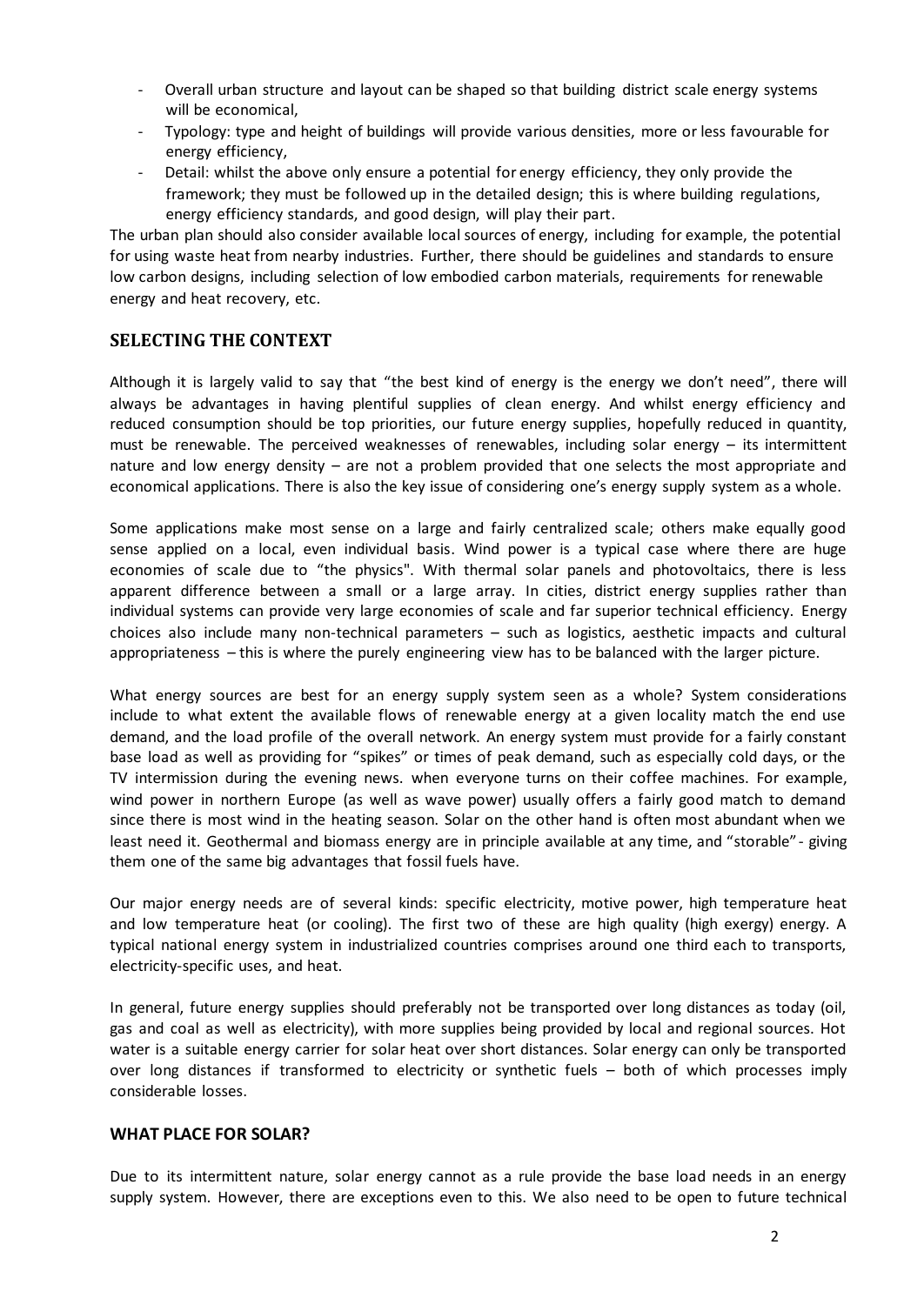developments that may surprise us. A possible route to solving the availability/storage weakness of solar is the solar-to-fuel option; another is seasonal storage of solar heat (and cooling), which was investigated during the 1980s, then largely abandoned, but is now being applied in interesting large scale projects in several countries.

Technically speaking many solar technologies are now fairly mature. On the other hand we should remember that high technical *efficiency* of systems is not a prime goal in itself: *low-cost, low efficiency* solutions such as passive solar heating, or simple types of solar cooker, may be equally interesting in the real world. Because that world is always contextual, it comprises specific people and needs at a specific locality within a specific economic and cultural setting.

It may be remembered that solar water heaters were introduced in the 1890's, the first solar power station was under construction in Egypt in 1911, and photovoltaic cells have been around since the 1950's. However, it does seem as if renewables really are taking off now. It is therefore all the more important to identify the right priorities. In the following section we shall review briefly some of the guiding principles behind appropriate choices; as the above introductory remarks indicate, these decisions are complex and very dependent on specific context.

A simple way to assess solar choices can be to ask the basic questions: who, why, where, and how. This reflects the approach of Appropriate Technology developed by pioneers such as E.F.Schumacher and Hassan Fathy. Their focus was the appropriateness of small scale solutions for people in developing countries: whilst large-scale solutions are appropriate in other contexts. The question of appropriateness applies to all three parts of environment, economy, and society – the triple bottom line of sustainable development.

A highly technical house may be appropriate for an engineer client but not for a disabled couple. A centralized electricity power station may be appropriate where there is a high population density and a particular need for *electric* applications. Nuclear power can only be base load power. A district heating system will not be economical in a sprawling suburb since the cost of long stretches of underground piping will be prohibitive. The energy planner has to approach decisions from many angles; there can be no linear decision making process.

#### **COORDINATING SUPPLY AND DEMAND**

Energy planning should, in general, start by looking at the demand side. The following is a necessarily very simplified illustration of steps in the process. The energy planner's first question is therefore:

#### **1: How much energy do we really need, and for what?**

Choice of appropriate energy supply depends also largely on *what kind* of energy is needed: is it cooling, low temperature heat, medium temperature heat, or is it power-specific requiring electricity? This is the issue of energy quality. The energy planner's second question is therefore:

#### **2: What kinds of energy, and how much of each kind?**

Flat plate solar collectors produce more energy per square meter than photovoltaics (PVs), so if the need is for low temperature heat, the, they are a better choice than PVs. If there is as much need for space heating as for electricity, as in a typical cold climate, it might seem logical to have both kinds of solar but it could be more rational to provide electricity by photovoltaics and heat from another source, such as a district heating system. The first priority should be to see how much of this demand can be covered – one might say *avoided* - by good planning, passive design, efficiency measures and load management. The energy planner's third question is therefore:

#### **3: How much can the demand be reduced?**

One now looks at specific state-of-the-art processes, designs and technologies that are in use. But at this point the overall planning framework has to be considered; for it has a large effect on the energy needs.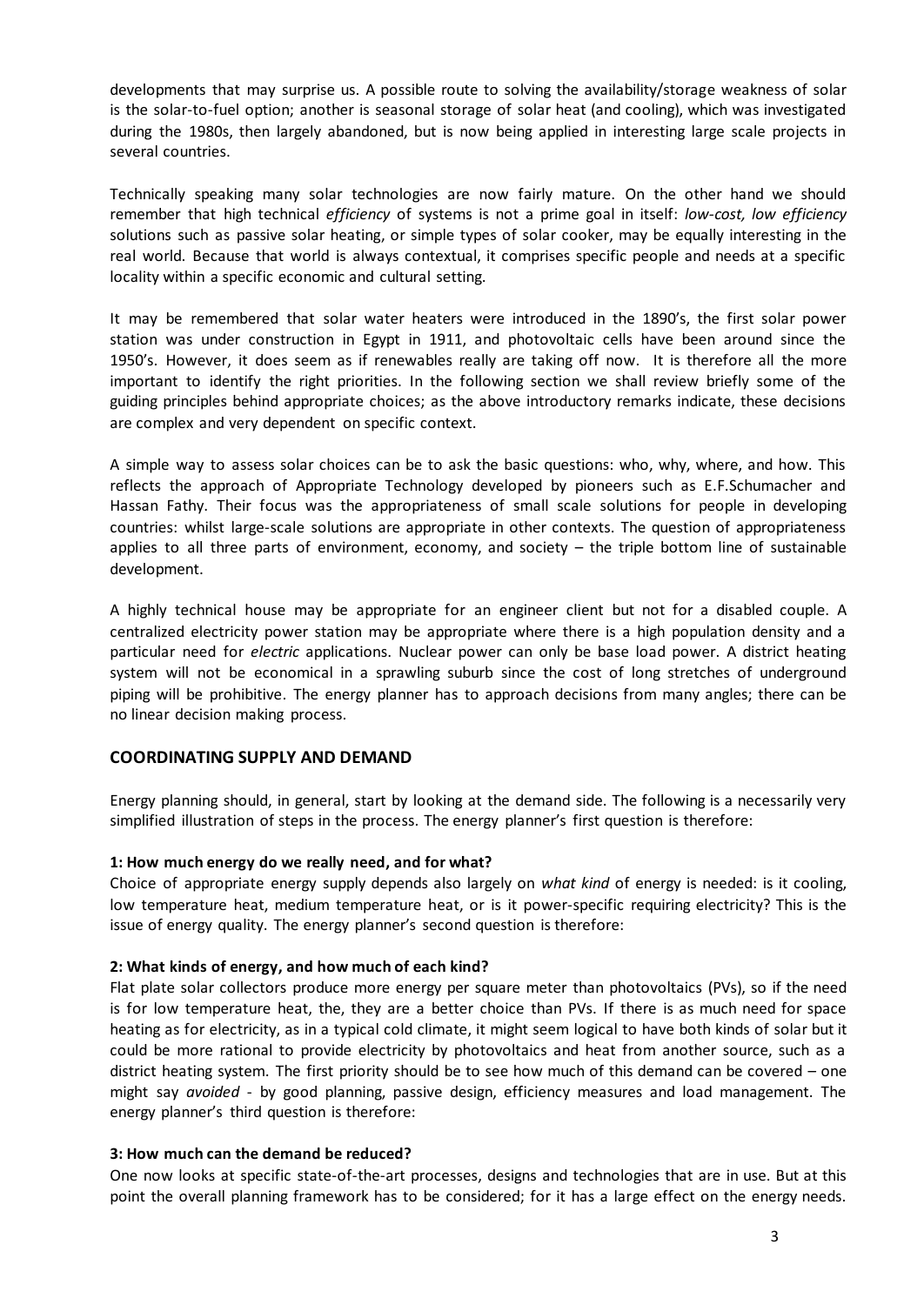We have to look beyond individual cases alone; this concerns the urban or regional scale. The energy planner's fourth question is therefore:

#### **4: Is the overall planning energy efficient?**

Decisions on the level of the physical planning have a great effect on energy needs. Energy authorities have often overlooked this because they are not urban planners. Energy planning has been a specialized field; city and regional planners have not been concerned with energy planning. Authorities are now stressing the need for an integrated approach. Locating residential areas far from workplaces is decisive for transport energy needs; scattered suburban layouts make public transport uneconomical; many streets have buildings pointing in all directions, making future use of solar almost impossible. Of course many such planning decisions are made on the basis of other criteria, such as available land, or views, leading to solutions which are not optimal. If large savings in transport energy are achieved by placing a housing estate near the city center, even if it is on a north-facing hillside where solar energy will be impossible, one might discard the solar solutions. The application or not of solar technology must be subordinated to the overall picture.

The next task – closer to the drawing boards of the planners and architects, but equally important to integrate – concerns the specific requirements for buildings and other facilities. The energy planner's fifth question is therefore:

#### **5: What are appropriate requirements for buildings' energy efficiency and renewable energy?**

Note that we are not yet at the stage of considering supply: our focus is still on the downstream side reducing the energy end-use needs through requirements for energy performance, space needs, infrastructures and building technology. This includes for example, building regulations and efficiency standards for heating, lighting, electrical equipment and so on. But the solar considerations start to emerge at this stage: street layouts, building orientation and roof slopes need to maximize the potential for using solar energy. "Green" planning guidelines are focusing on this, to ensure that solar technology can be incorporated into roofs and facades either now or in the future. Similarly, the choice of a dense building layout will both be more efficient in itself, and also make it more likely that a good district heating solution can be applied.

The next task is to look at the supply end to see what options are available – with the overall goal of maximizing renewable energy. Fossil fuel solutions such as bottled gas or diesel generators for emergency or peak supplies will be included only if unavoidable. The energy planner's sixth question is therefore:

#### **6: What are the available local flows of renewable energy?**

This will include an analysis of the energy quality and quantities, diurnal or seasonal availability, location, technical and economic feasibility. Included should be an assessment of whether there are any nearby sources of waste heat such as industries which might provide useful energy. In Norway, for example, several towns are now almost entirely supplied by bio-energy from the waste products of local forestry industries; others receive waste heat from smelting industries.

One can now see both "ends" of the picture and begin to assess alternatives. The energy planner's seventh question will thus be to address the overall picture:

#### **7: What are the best supply solutions in the light of these factors?**

There are technical-economic options: even the preference, stated above, for efficiency and reduced demand has exceptions. It may be *cheaper* to provide renewable energy supply than to reduce demand. For example, in an area with extremely good wind, is it cheaper to superinsulate all buildings, or to put up a large wind turbine? Or, if solar electricity becomes very *cheap*, what's the point of expensive CFL's? On the other hand, there is the general "upstream" imperative that all energy supplies should be as renewable and environmentally benign as possible. But here again there are tradeoffs; it takes a lot of resources, renewable or not, to make a solar power station.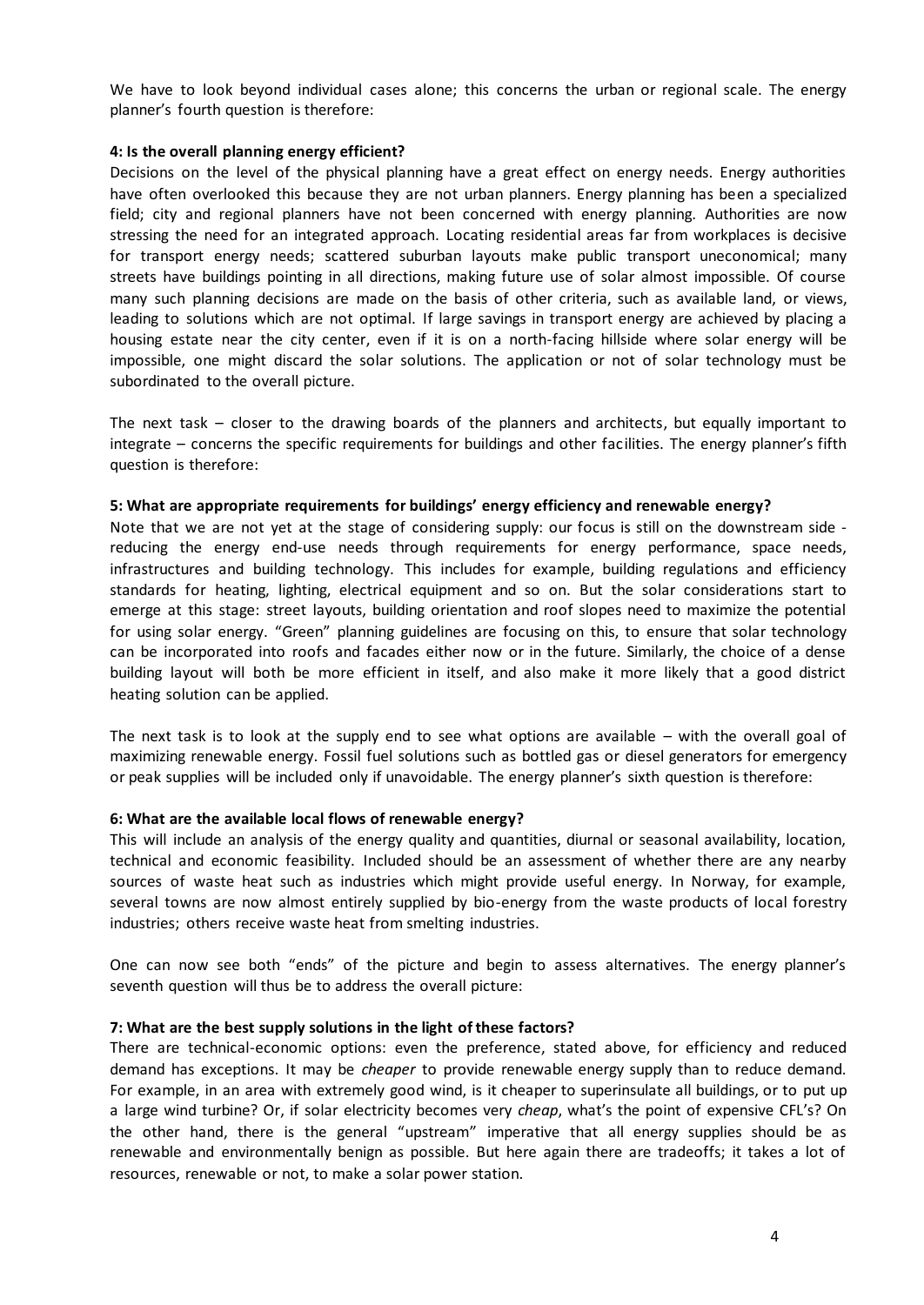Selection of supply technologies will, at this point, also need to be considered in the light of knowhow, existing infrastructures, and cultural appropriateness. Various impact studies and risk assessments will be carried out relating to environment and even national security. As well as resilience to possible future climate change! Cost evaluations should be on a lifecycle basis as opposed to short-term payback. There are also qualitative considerations of a purely sociological and political kind. One may prefer local renewables for strategic reasons even though imported supplies would be cheaper; one may prefer solutions that are decentralized and individually owned rather than large systems dependent on control by big public or private corporations.

In this way the energy planner considers both the demand side and the supply together in order to arrive at the optimal solution. The relevance of various solar applications lies within a specific context – geographical, social and functional. Solar will certainly have its part to play, and in our view it is likely be quite a large part in future energy systems.

#### **ENERGY AND PEOPLE**

There are, equally, issues that are not technical but managerial or sociological. Solar supply may be feasible but it might be cheaper (remembering that a kilowatt of power saved is as good as if not better than a kilowatt produced) to spend the money on energy information campaigns. Here too the whole picture must balance the engineering viewpoint.

Energy use in *identical* buildings varies with a factor of four to five times depending solely on the energy awareness and consumption habits of the occupants. There is growing awareness that energy is not a *technical* issue but *a socio-technical* one. Are passive houses with controlled mechanical ventilation systems appropriate in Norway, where people like sleeping with their windows open? Parabolic solar cookers certainly aren't appropriate in places where cooking traditionally is only done after sundown. And are PVs a good idea in some far away jungle where there isn't an electrician to be found?

There is a growing need for "energy anthropology". Energy decisions are in the last resort very much determined by human factors. It is being increasingly shown that technological changes for energy efficiency may achieve far less results than expected, due to sociological, cultural and behavioural factors. Choices have social and cultural, not only technical and economic determinants. Solar energy applications are no exception. They must be politically favourable, culturally appropriate as well as user friendly. With solar as elsewhere we need to remind ourselves of the adage that we as architects, planners or engineers cannot in fact deliver *sustainability*; we can only provide solutions that a) will be sustainable *if used sensibly*, and b) make sustainability *more likely* by providing well designed solutions that people find easy to understand and use.

#### **ECO-MINIMALISM**

My colleague, late Howard Liddell of GAIA Scotland has written a book advocating "eco-minimalism". Our ultimate goal is not renewable energy, but *a sustainable world*. There is the well known irony that a solar collector is much more "efficient" if installed on an energy guzzling house, since it will need every joule the collector can produce, whereas on a low energy house it will not be needed (hence useful) for much of the year. Many early solar collectors seemed to be quite efficient, but when placed on today's low energy buildings, they deliver far less useful energy!

Ecominimalism says that as a rule the best solution is that which requires as little technology as possible – of whatever type, renewable or not. For solar collectors and wind turbines also require resources, contain harmful components, produce wastes – and follow Murphy's Law by failing now and again.

Yes, for all technology, with or without sales guarantees, can and does fail now and then. So how much, solar or not, do we really need? Another of my GAIA colleagues, architect Rolf Jacobsen, developed the phrase: "I will give you a lifetime guarantee on every piece of technology that I don't need to install".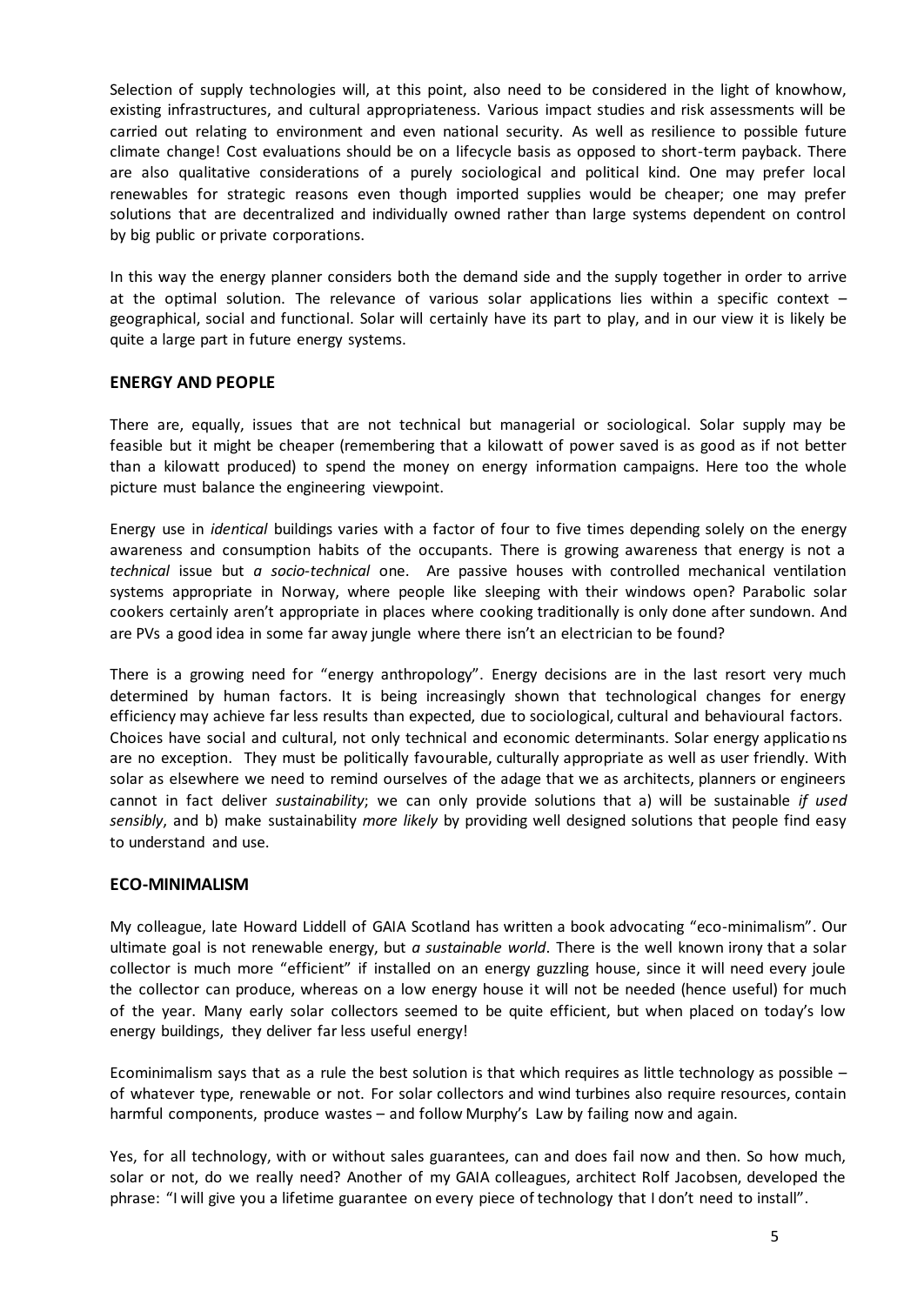Hence, before we roll out our solar credentials, we should ask if we can find a solution where *even solar* would not be needed. This is partly a question of design, partly a question of people, behaviour and needs. In today's superinsulated passive buildings in cold climates, for example, the heat of the occupants and the lights is enough to maintain a good indoor temperature, without the need for almost any energy technology - neither solar nor fossil. Even more so if the occupants lead fairly energy conscious lifestyles. Similarly, in hot climates bioclimatic design with natural ventilation can largely replace the need for mechanical cooling.

#### **FUNCTIONAL ISSUES: THE RIGHT MATCH**

Solar technology applications are in many cases relevant for local uses and individual buildings. Here again there are choices regarding application and scale. The question of "where?" includes the huge issue of appropriate scale: should we require every building to provide its own solar hot water - the kind of renewable energy requirement now being introduced by law in countries like the UK? Does this make sense when some buildings are on the shady side of the hill, and a large-scale power supply from outside the town would be far cheaper per unit delivered?

The Western Harbour district in Malmo, Sweden, is one of the first large urban areas to be supplied 100% by renewable energy. There are solar panels, and biogas production from wastes, but the main part of the energy comes from one very large windmill placed on the coast a few kilometers away. Not a small windmill on every building – which is a dubious idea, even though a few designers fantasize about it.

Are solar panels appropriate on old historical buildings? Retrofitting existing buildings to a low energy standard is extremely important; but it can require extensive changes to their appearance. In the case of historical buildings, to safeguard their appearance it makes more sense (and can be far cheaper) to grant them "exception" status and address *the supply end instead*. Providing renewable energy from outside the city might do this. One can see this as a kind of micro scale trading mechanism analogous to CDM …

Certain types of buildings, such as the functionalist style, are relatively easy to retrofit and to install solar panels on facades and roof. Other types are very difficult. Solar applications will always be cheaper if they can be integrated into the building fabric or roof; or given some additional function. Examples are PV canopies as shading on hot climate roofs, as covered walkways or bicycle shelters. A less fortunate idea was the installation of solar collectors doubling as noise barriers along (Swiss) highways. The dust thrown up by the vehicles means that they require constant cleaning!

# **PROCESSES AND DELIVERY ISSUES**

Delivery is a big issue. Many renewable technologies have suffered years of difficulties due to poor organization, delivery and follow up. Delivery is also very much a question of how ownership, financing and maintenance can be organized. Experience has often been that it is not the technology in itself that has been the problem hindering broader acceptance and growth, but such factors.

In most cases, production of solar applications will be industrialized, but there are still quite a few situations where self-help or at least, small-scale local production has benefits. Not least if we think of how local production sustains local economies. This may also argue for less high-tech applications in some situations – including rural areas of developing countries. But local economic production networks such as BALLE in the USA are delivering a similar message. '

The above are just a few examples of the complexity of energy decision making. When we are confronted with the real world then the technical side becomes only part of a larger whole. The most appropriate technology may be far from the most efficient or exciting one. In other cases, the most expensive solution may be best, not the cheapest. Those PVs in the jungle come to mind: if you really insist on doing that, better be sure you install the expensive, upmarket ones with a 30 year guarantee!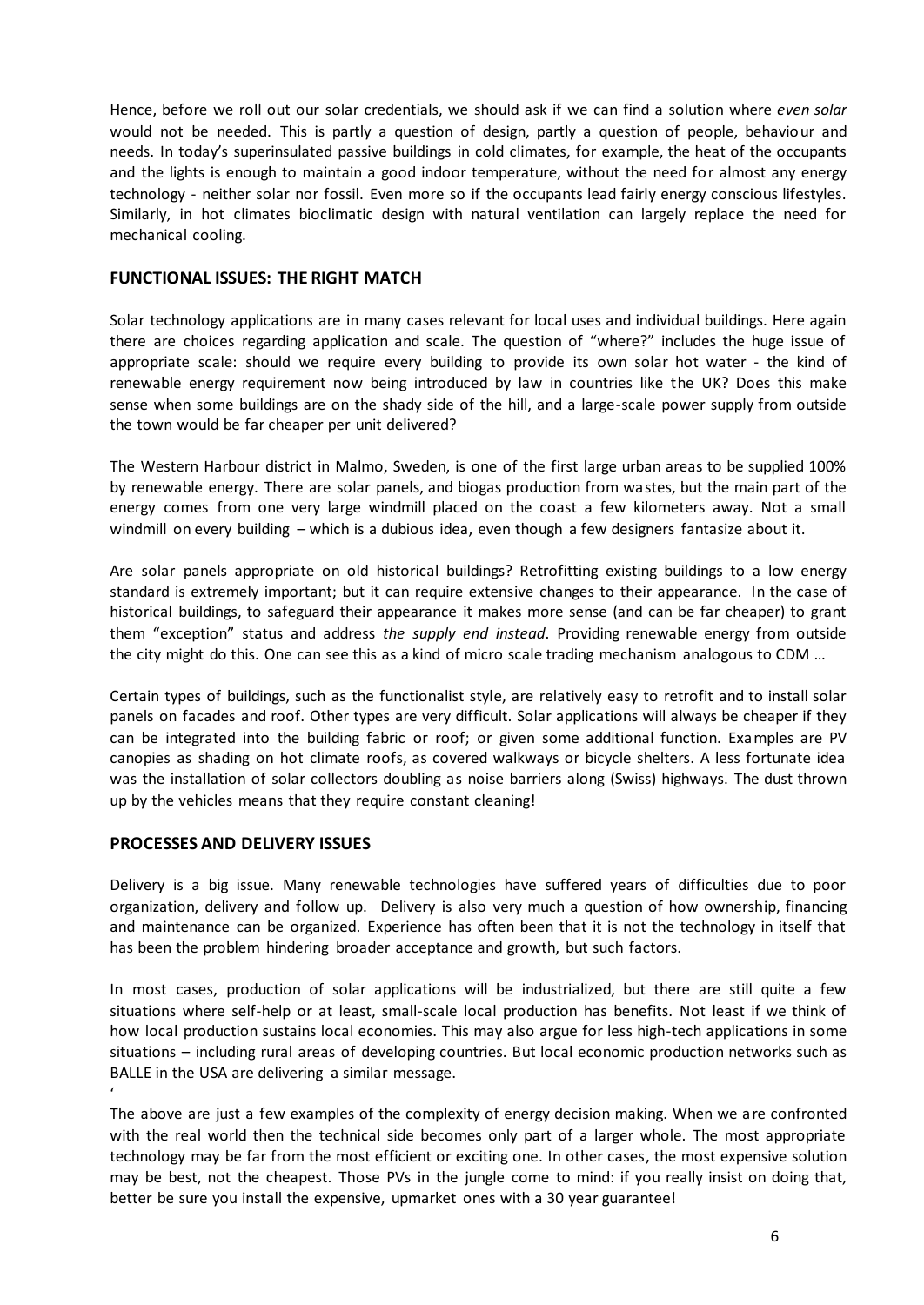#### **STAKEHOLDERS AND DECISION MAKERS**

Energy decisions need to be taken at the right level. There is a need for more understanding about energy amongst politicians. Placing the onus on individual homeowners or companies to solve their own energy supplies satisfies the idea of the free market, as well as individual freedom of choice. It has the advantage of involving users, thus fostering both better awareness and responsibility. Setting up a centralized energy system may optimize the environmental and economic results but be seen as socialism or technocratic arrogance. The typical North American Energy Utility is in theory somewhere in between, since the public good, not private profit, is at the core of its mandate. These choices inevitably have a political side too.

There is no doubt that it makes sense in many cases to choose larger scale solutions. However, some technologies including solar are also readily amenable to small scale application: this gives advantages of individual freedom as well as flexibility, in addition to enabling people to understand, interact and participate meaningfully in their environmental footprint.

The question of stakeholders is receiving increased attention. One problem is the so-called "split incentives" issue. Those who invest in buildings, for example, are often property developers and not the same people as those who are going to have to pay the energy bills. So they have little incentive to build low energy buildings. Those who invest in renewable energy options are often not going to reap the benefits of reduced pollution – though carbon taxes are helping to overcome this disincentive.

#### **DISTRICT HEATING SYSTEMS**

The preceding paragraph touches again on the issue of identifying appropriate scale. An example of this dilemma is that of district heating systems (DHS). The same applies to District Coolign systems, which are less well known. DHS has become widespread in recent years, however without the issue of appropriate scale being discussed.

In brief, district heating systems usually deliver piped hot water (from a big and economically efficient energy plant) to a large area, and usually have a monopoly of supply to that area, since no company would make such investments at the risk of being upstaged. There is often also an obligation for all users in the area to connect to this supply. This is because the system would make a loss if every second building did not connect: the costly underground pipes would be delivering far less energy per kilometer. A problem is that obligatory connection to DHS systems largely removes the incentive for individuals to build zero energy buildings. It thus reduces freedom of choice. It does not shift our priorities away from supply towards demand either. There is also the issue that any monopolistic system needs a regulator.

On the other hand, in purely technical or economic terms, district heating often makes a lot of sense. There is no simple answer. As a very general - oversimplified! - rule however one might say that DHS makes most sense in *dense* urban areas, whereas in spread suburban areas it would be better for buildings to be self sufficient with their own renewable energy.

A major advantage of district heating systems is that they can supply energy from combined heat and power producing facilities (CHP). In conventional power plants, fossil fuels as well as nuclear and biofuels generate electricity through the steam cycle with heat as a byproduct which, in former years, was simply discharged into air or the nearest river (hence the cooling towers). This type of electricity generation is at most around 45% efficient, meaning that more than half of the energy is lost as waste heat. Today, instead it is increasingly being piped to nearby housing estates or other users. To be able to use this waste heat, however, means that CHP plants have to be located quite near the end users. Small to medium scale local CHP plants are now widespread, and their production of approximately half heat and half electricity corresponds with the end use needs - at least in cold countries that have a large space heating need.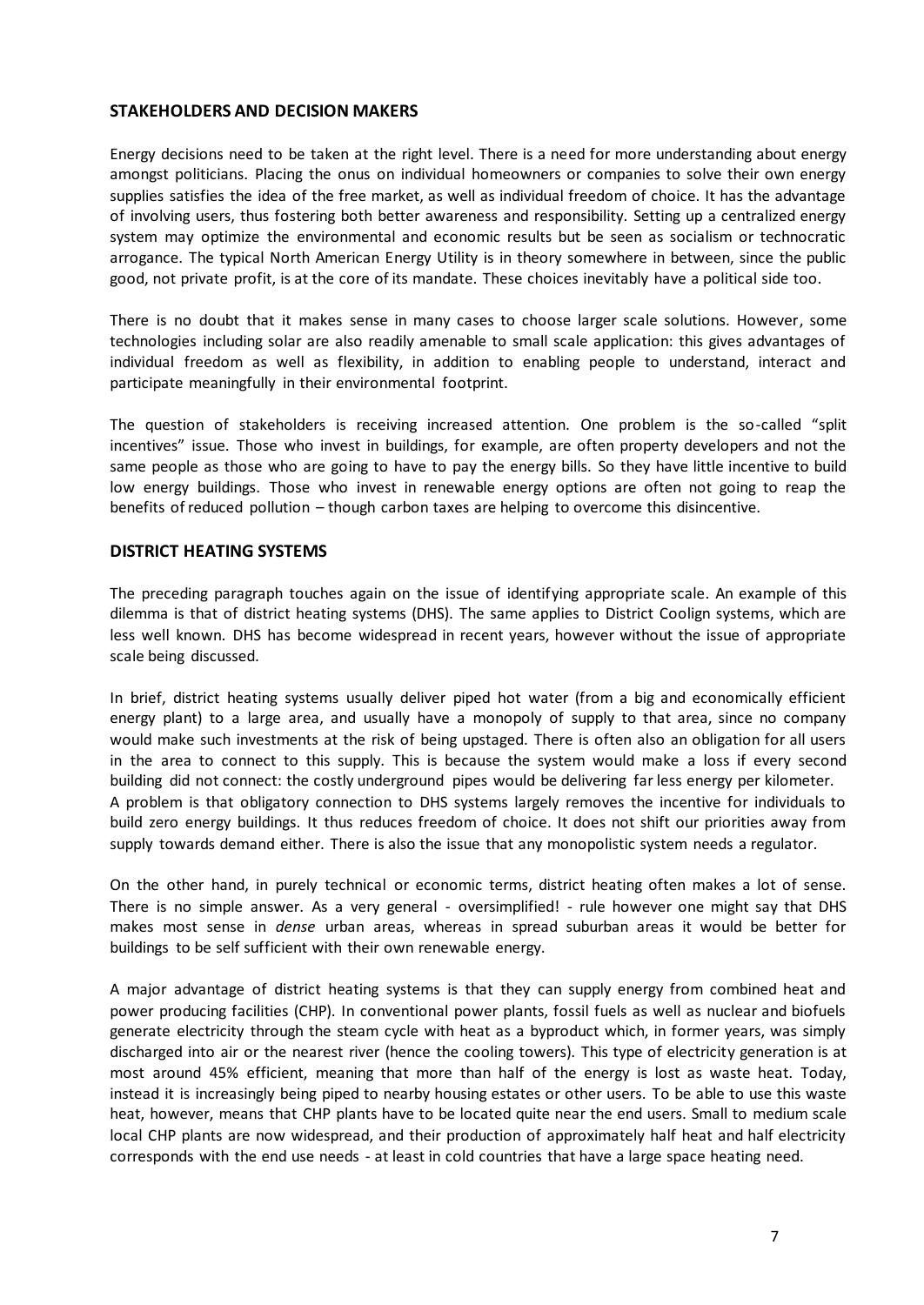Another major argument for solutions using piped hot water as the energy carrier is that the energy source can be switched; it could be gas today but bio-energy or solar in future. There is a downside to this however. What if zero energy buildings become economical? Or if it becomes cheap to use photovoltaics, even if that electricity is used for heating? Constructing urban pipe networks is hugely expensive; nobody will be willing to abandon them after a few years. DHS may therefore be locking us into solutions such as gas for many decades, instead of providing the flexibility, which was the main argument.

In the following paragraphs we take a brief look at some of the issues and overall questions of appropriate scale and type of technology as they concern *solar applications*.

#### **SOLAR CONCENTRATION**

In general, it makes sense to use solar for low temperature applications – such as passive solar architecture and domestic hot water. This keeps it simple. Concentration is an extra cost factor and should be used only where higher temperatures really are required.

#### **SOLAR AVAILABILITY**

Solar energy is available during the daytime and mostly in summer. This is a major limitation for some applications but not for all. Many people do not realize that although incoming radiation is less in the far north, this is not necessarily a limitation either; the crucial point being that the solar contribution will be most useful at *different times* of the year in Spain than in north Norway.

A solar panel will naturally deliver more at sunny latitudes. Where there is a large need for space heating as in the far north, there is no sun at all in mid winter and the panel will produce nothing; but on the other hand, as late as May and June, when the sun is up for 20 hours or more, there is still a need for space heating! In other words, where a Spanish solar collector will provide useful heat mainly in the midwinter months, the arctic collector may provide almost as much useful heat in the spring and autumn – in the four months May, June, September and October. And although the collector in Spain will also produce lots of energy in the summer months, that heat is not needed; the *annual* heat produced per square meter by that technology will be much higher - but the *useful* heat delivered may be quite similar.

# **FLAT PLATE THERMAL COLLECTORS**

These come in several varieties which are in many cases economically viable today. Naturally they are particularly applicable where there is a large need for hot water, but can also cover a part of space heating needs in cold climates. One of the main advances has been to develop collectors that can be integrated into roofs or walls, as opposed to being added extras; this greatly reduces costs – since the collector itself is the roof sheeting or wall cladding panels.

There are without doubt also some useful applications of air based, as opposed to water based, collectors. These include solar drying and space heating, the main advantages being simplicity and the ease with which one can deal with air, as opposed to water or other fluids.

Flat plate thermal applications are almost always on a local and fairly small scale, with no grid connections. Only low temperature heat is involved. Hence, implications for the overall energy system are limited to a reduction of (mainly) summer energy demand that can be achieved if most or all buildings cover part of their heat needs in this way. In some countries, such as Israel and Spain, this kind of individual solar water heating is already obligatory.

There is an important implication for city planning: if we are to use solar energy then streets must be laid out so that most roofs are more or less south facing (in our north hemisphere!), and heights must be zoned so that neighbouring buildings do not shade each other. Consideration for solar energy should therefore be included in urban design. The EU has recently highlighted the need for attention to this in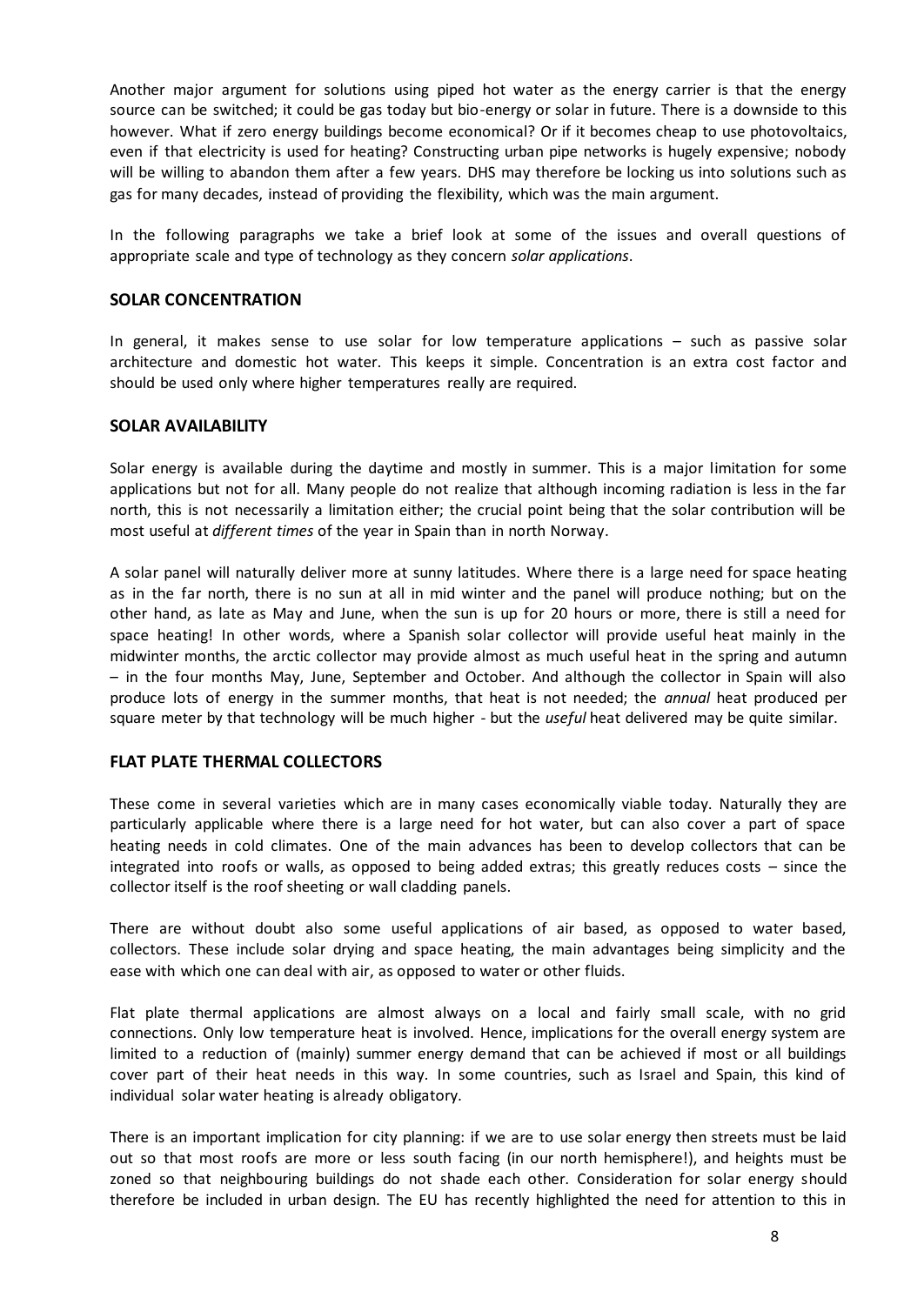future city planning, not least since it seems likely that both thermal solar and photovoltaics will become competitive. This has seldom been done in practice yet, although the municipality of Davis in California was a very early example of solar zoning with the intention of ensuring "solar access" to all properties. In many recent planning concepts highlighting sustainability, one can also see a tendency for the designers to point most buildings towards the sun. (Traditional settlements knew this of course!)

As an applications planner, however, it's important not to be unnecessarily rigid. The physics of solar tells us that there is only a small loss of efficiency if a roof slope is not quite the ideal angle, or if a building is oriented 20 or 30 degrees off south.

# **THERMAL FOCUSING COLLECTORS**

These are enjoying revived interest; they are a fairly "high tech" application, which however has the advantage of higher efficiency and hence greater output for a given number of units (and other factors such as the area of land required).

The nature of the technology helps us to identify appropriate uses: these collectors, usually vacuum tubes, are almost impossible to integrate into building fabric – and are thus not very appropriate for individual installations except as added bits of technology beside the buildings; fine on a farm maybe, but not ideal in a suburban garden or the forecourt of an office block.

High tech focusing collectors often require tracking mechanisms. This may be fairly cheap given today's electronics but requires a high degree of precision and maintenance and gives higher susceptibility to errors and failures. Concentrating collectors deliver higher temperature heat, up to several hundred degrees. There are many end uses for this type of heat; cooking and laundries are examples; or else up scaling towards higher temperatures for steam generation and the conventional power cycle.

#### **SOLAR COOKERS**

In addition to high tech collectors there are useful low tech applications, often useful in developing country applications. Solar cookers are an example. One might remember that they can also be used for heating pots of water when one is not cooking – enough to do the washing up, then the laundry …

#### **SOLAR POWER STATIONS**

These are large arrays of tracking collectors, heliostats, where a high degree of precision is required. This enables one to achieve temperatures of over 1,000 degrees at the focal point, making it possible to create the normal steam cycle to drive a turbine and produce electricity. But why produce high quality exergy, when much of the demand at the other end of the transmission line is for low temperature heat? As noted elsewhere, heliostats demand a high level of technology, directionality and maintenance. The economically viable scale is quite big. The energy source is free but it would seem an unlikely candidate as a cheap renewable solution of the future, except perhaps in a desert city with no wind, waves or biomass.

#### **SOLAR SEASONAL STORAGE**

One way to describe this might be as "artificial geothermal energy"; summer heat produced by solar collectors is pumped underground, forming a heat store in large volumes of rock or soil. This heat is then pumped up to heat buildings in winter. The technology is simple, requiring little more than pumps and heat exchangers. This application relies on economies of scale. When large volumes are involved, the small surface to volume ratio means that heat losses from the store area to the surrounding ground are low. As an extension of this, in some cases another part of the underground is cooled down by cold water in winter, providing a "cold store" as well, that is used for summer cooling. In the Spree River district in central Berlin the system provides both winter heating and summer cooling to a large city area. Interest in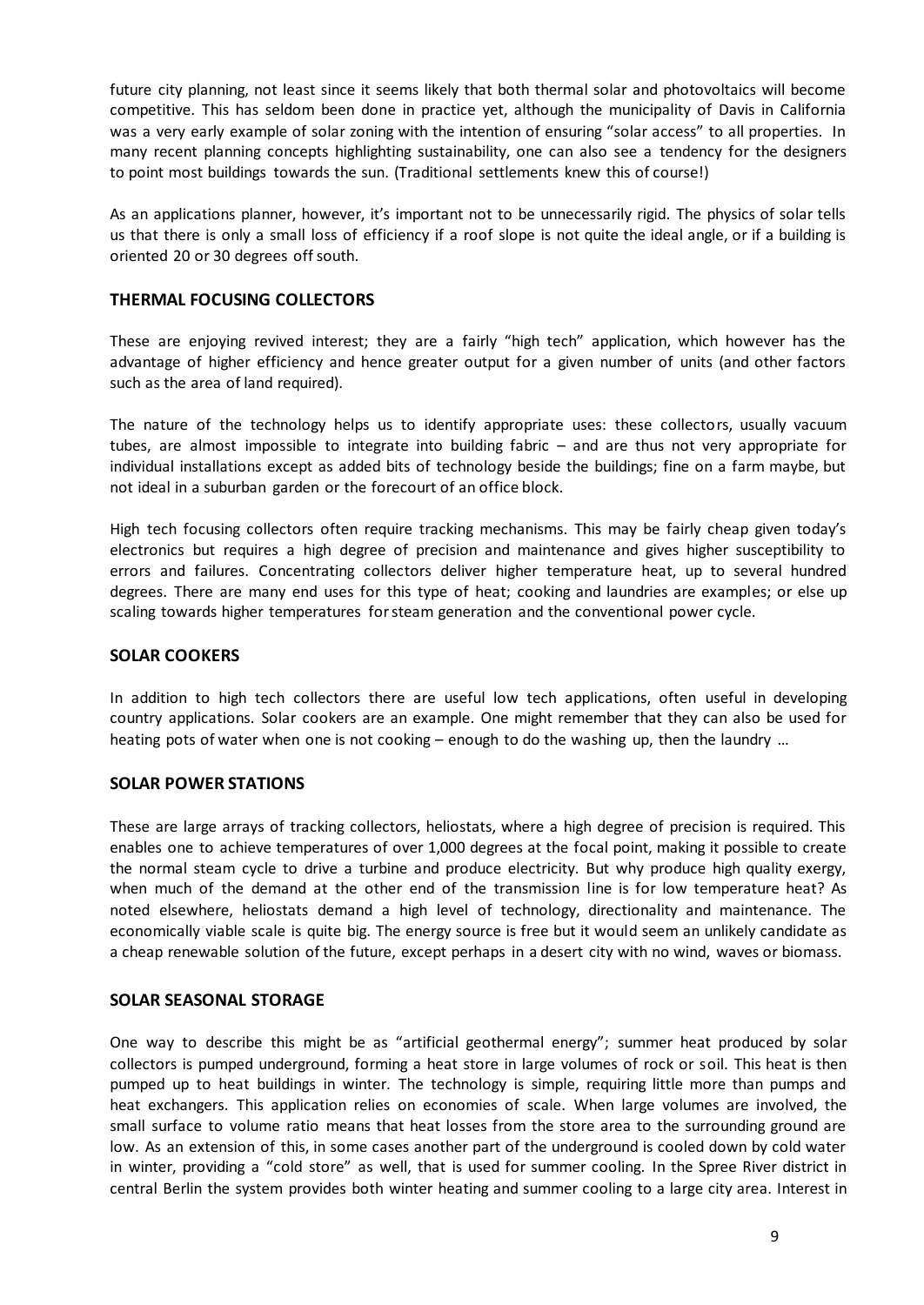large scale district energy systems of this kind is growing rapidly, both for cold climate and hot climate cities.

The first seasonal storage of solar heat was in fact in an experimental house at MIT (USA) in 1939. However, the heat store was as big as the house itself and required insulation more than a meter thick. In an original solution in a 1980's pilot project in Sweden, heat storage was in a large water pool, where the solar collectors were placed on a thick cover made of floating (and revolving) polystyrene insulation.

Air conditioning represents a growing load in hot countries. Given global warming, future cooling needs are also estimated to increase in colder climates too. Solutions such as seasonal storage, at a large scale such as for entire cities, may be interesting for coastal cities in hot climates where it may be possible to use ground cooling, or to fetch cold water from deep in the sea. With GAIA International we briefly investigated this option when designing the Master Plan for a new Ecocity in Taiwan.

#### **PHOTOVOLTAIC APPLICATIONS**

Advances in photovoltaic technology were slow for some decades, largely due to low oil prices, but PV is now an industry expanding at a rate of over 20% per annum. As it becomes more economical it has some big advantages, not least that it can be applied on any scale, from a single unit on a street light or isolated holiday cottage to a large power plant. And electricity is still often the easiest and cleanest energy carrier.

There are now PV panels that replace normal roof sheets, and even systems that can be rolled out on top of existing flat roofs on industrial and other buildings. PV arrays have also been applied as balcony rails or semi-transparent roofing. Applications are therefore potentially almost universal; this, for any marketing industry, is a big advantage.

However once again we need to remember the big picture. PVs do not produce very much energy per square meter (around 150 kWh/m2.year in France). To supply a *normal* house with PV energy, one would pretty much need to cover the whole garden with PVs. But in extremely *low energy* houses, then the picture becomes really interesting; because the south facing roof area is then enough. In rounded figures, in a moderate climate such a roof will provide around 7,000 kWh per year, which is more than the house needs. Hence the appellation "plus energy houses" - see Rolf Disch in Freiburg, Germany - these buildings, including both houses and offices, sell a surplus to the grid. One has an energy income, not an energy bill. This should be the future of all sensible architecture!

These buildings produce a surplus in the summer. This surplus might be particularly useful for air conditioning, in many inland climates such as the American Midwest for example where the summer cooling peak load is as high as the winter heating peak. Here again, we see the need for integrated energy planning where the individual system and the overall energy system can work in synergy; the energy supply system, as a whole must be brought into the picture and cater for this. In addition – the question of effective delivery again – policies and tariff systems must be designed to send out the right signals to manufacturers and users. In Germany for example, small producers receive a high price for green energy they deliver to the grid, this has aided the products to become widespread.

This last point raises other essential issues in energy planning: ownership, legislation and even rights. Large power companies were not interested in buying tiny amounts of renewable energy from individual consumers. Battles had to be fought - first by the grassroots supporters of wind energy in Denmark. On the other hand, it is not really very difficult in technical terms to integrate small suppliers into the grid.

#### **SOLAR FOR EXISTING SETTLEMENTS**

It is often stated that most of tomorrow's buildings are already built. This is mainly true in developed countries where population growth is small and the rate of renewal of the building stock is typically 1% or less per year; the existing settlements and cities thus pose the major energy problem for the future. Solar